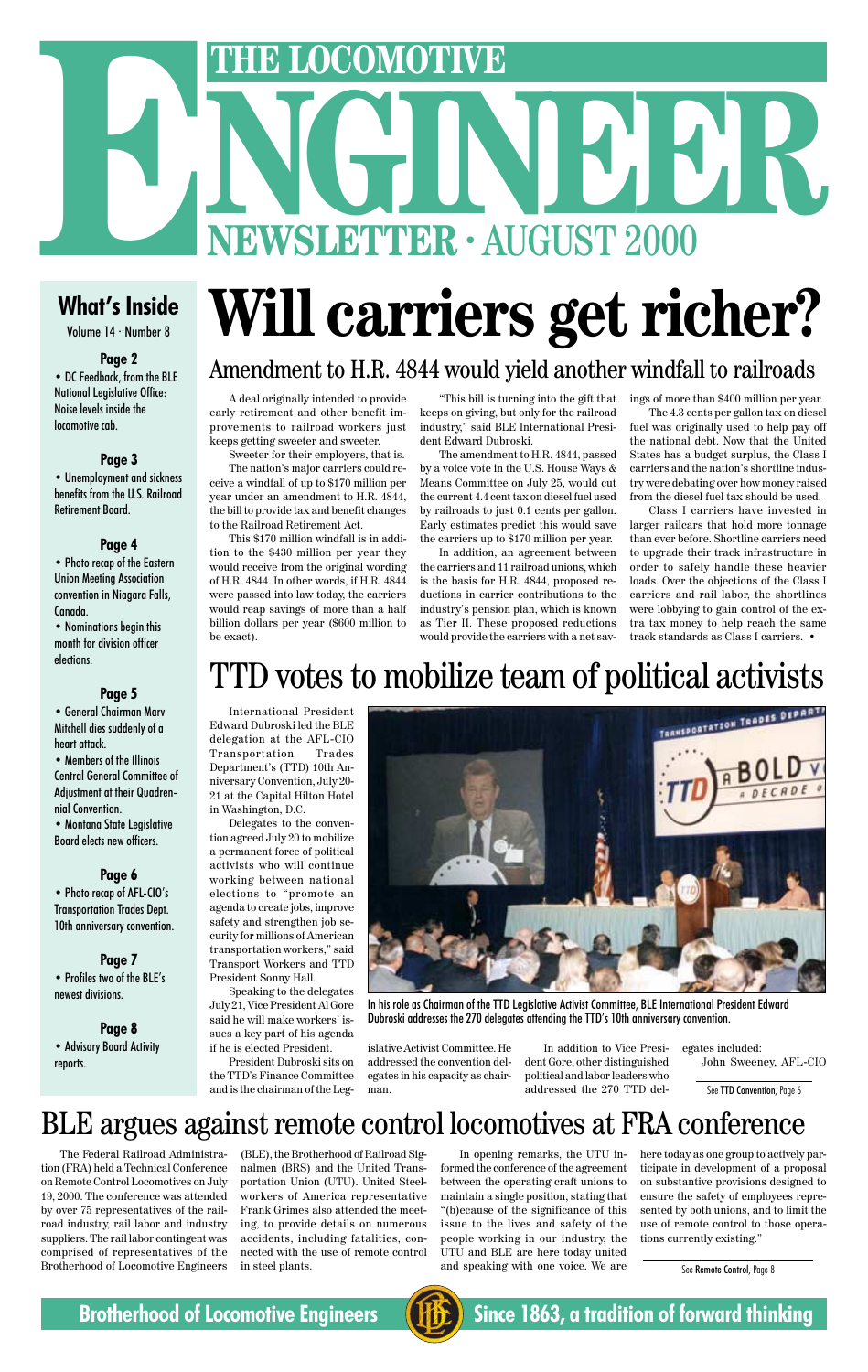### **LEGISLATIVE UPDATE**

Do you have a question about federal laws, Federal Railroad Administration rules that impact your job, or about pending legislation governing our industry? Send it to:

#### **D.C. Feedback, Brotherhood of Locomotive Engineers 10 G. Street N.E., Suite 480 Washington, DC 20002**

Or you can fax your questions to (202) 347-5237; or via e-mail to: bledc@aol.com.

If the BLE's National Legislative Office does not have the answer on hand (such as a federal interpretation), they'll get back to you as soon as possible. Select questions and answers will be published regularly in the pages of the *Locomotive Engineer Newsletter*.

This month's installment of DC Feedback deals with noise levels inside locomotive cabs.

#### Dear Sir and Brother:

You have asked if the metal tag attached to the wall in the locomotive cab is a measurement of noise inside the cab.

The answer is no.

The measurements that are taken and placed on the badgeplate or tag are actually taken from outside the cab of the locomotive to fulfill requirements established by the Noise Control Act of 1972, required by the Environmental Protection Agency (EPA) and enforced by the Federal Railroad Administration (FRA). These measurements are not related to the levels of sound inside the cab.

The requirements for posting the information can be found in §49 CFR Part 210.27, they include:

*"New locomotive certification.*

*"(a) A railroad shall not operate a locomotive built after December 31, 1979, unless the locomotive has been certified to be in compliance with the Standards.*

*"(b) The certification prescribed in this section shall be determined for each locomotive model, by either:*

*"(1) Load cell testing in accordance with the criteria prescribed in the Standards; or*

*"(2) Passby testing in accordance with the criteria prescribed in the Standards.*

*"(c) If passby testing is used under paragraph (b)(2) of this section, it shall be conducted with the locomotive operating at maximum rated horsepower output. "(d) Each new locomotive certified under this section shall be identified by a permanent badge or tag attached in the cab of the locomotive near the location of the inspection Form F 6180.49. The badge or tag shall state:*

*"(1) Whether a load cell or passby test was used;*

*"(2) The date and location of the test; and*

*"(3) The A-weighted sound level reading in decibels obtained during the passby test, or the readings obtained at idle throttle setting and maximum throttle setting during a load cell test."*

The regulation prescribes minimum compliance requirements for enforcement of the Railroad Noise Emission Standards established by the Environmental Protection Agency in 40 CFR Part 201 and with some exceptions applies to:

*"the total sound emitted by moving rail cars and locomotives (including the sound produced by refrigeration and air conditioning units that are an integral element of such equipment), active retarders, switcher locomotives, car coupling operations, and load cell test stands, operated by a railroad as defined in 45 U.S.C. 22, under the conditions described in this part and in 40 CFR part 201."*

The provisions do not apply to steam locomotives; street, suburban, or interurban electric railways unless operated as a part of the general railroad system of transportation; sound emitted by warning devices, such as horns, whistles, or bells when operated for the purpose of safety; special purpose equipment that may be located on or operated from rail cars; inert retarders, and locomotives (turbine powered) that cannot be connected by any standard method to a load cell. The regulation prescribes that: *"(A)ny railroad that uses railroad equipment that is noise defective or engages in a car coupling operating that results in excessive noise according to the criteria established in this part and in the Standards is responsible for compliance with this part. Subject to §210.9, such railroad shall —*

*"(a) Correct the noise defect;*

*"(b) Remove the noise defective railroad equipment from service; or*

*" (c) Modify the car coupling procedure to bring it within the prescribed noise limits."*

The regulation further describes the requirements for movement of noise defective locomotives and equipment; waiver processes; inspection and testing; measurement criteria and procedures; penalties, and procedures for certification that the locomotive meets the required Standards.

The actual limits of noise generated by the railroad can be found in the Appendix A of Part 210. The science of noise and the information in the Appendix is not easily described. Generally speaking, a stationary locomotive manufactured after 1979 should emit sound levels below 70 dB (A weighted sound) when at idle, as measured 100 feet from the source. Noise levels measured at the same distance for all other throttle settings should not exceed 87 dB while stationary and 90 dB while moving. There are other requirements for locomotives manufactured before 1979, switcher locomotives, yard equipment and facilities, moving rail cars, and car couplings, retarders, and load cell tests. The requirements for locomotive cab noise are found in §49 CFR Part 229.121. The permissible limits are determined by a formula that considers level of sound, established and measurable sound characteristics, and assessed on the basis of exposure that is an eight-hour time-weighted average (TWA). The noise level measurement in the locomotive cab is made "under typical operating conditions." The instruments used may be a sound level meter that

conforms to a standard or an accurate and equally precise audiodosimeter. The sound level measurements are to be made with a sound level meter where:

"(T)he microphone shall be oriented vertically and positioned approximately 15 centimeters from and on axis with the crew member's ear. Measurements with an audiodosimeter shall be conducted in accordance with manufacturer's procedures as to microphone placement and orientation."

According to the "Locomotive Crashworthiness and Cab Working Conditions Report to Congress," FRA found that approximately one-third of a total of 69 locomotive engineers that were measured for sound exposure had TWA's (time weighted averages) above 87dB. One fourth of 216 measured locomotives had in-cab TWAs greater than 87dB. The actual noise dose is determined by a scientifically established formula. There can be sound levels in a locomotive cab far in excess of 87dB, particularly when the windows are open and the train horn is sounded, air brakes are vented into the cab, or when the radio volume is high. Long tours of duty, under noisy conditions, can expose locomotive engineers to noise levels above a threshold where hearing loss occurs. The threshold is generally accepted as 85dBA. It's unfortunate that the only reference to noise associated with a locomotive has nothing to do with sounds inside the cab. This information may help you to understand what the badgeplate does and does not address and encourage you to wear hearing protection. •

## **DC Feedback: Noise levels inside the cab**



BLE Vice-President & U.S. National Legislative Representative Leroy D. Jones recently met with U.S. Senate candidate Hillary Rodham Clinton at a Democratic fund-raiser in Washington D.C. Brother Jones has met with several other candidates and stresses to BLE members the importance of supporting labor-friendly candidates for the House and Senate.

Foreground, from left: Hillary Rodham Clinton, Democratic candidate for the U.S. Senate in New York; Sherrye Jones; and Leroy D. Jones, BLE Vice-President & U.S. National Legislative Representative. Background, from left: Ande Abbott, Boilermakers Legislative Director; and Luckie McClintock, Plumbers & Pipefitters Legislative Director.

### BLE making tracks on the campaign trail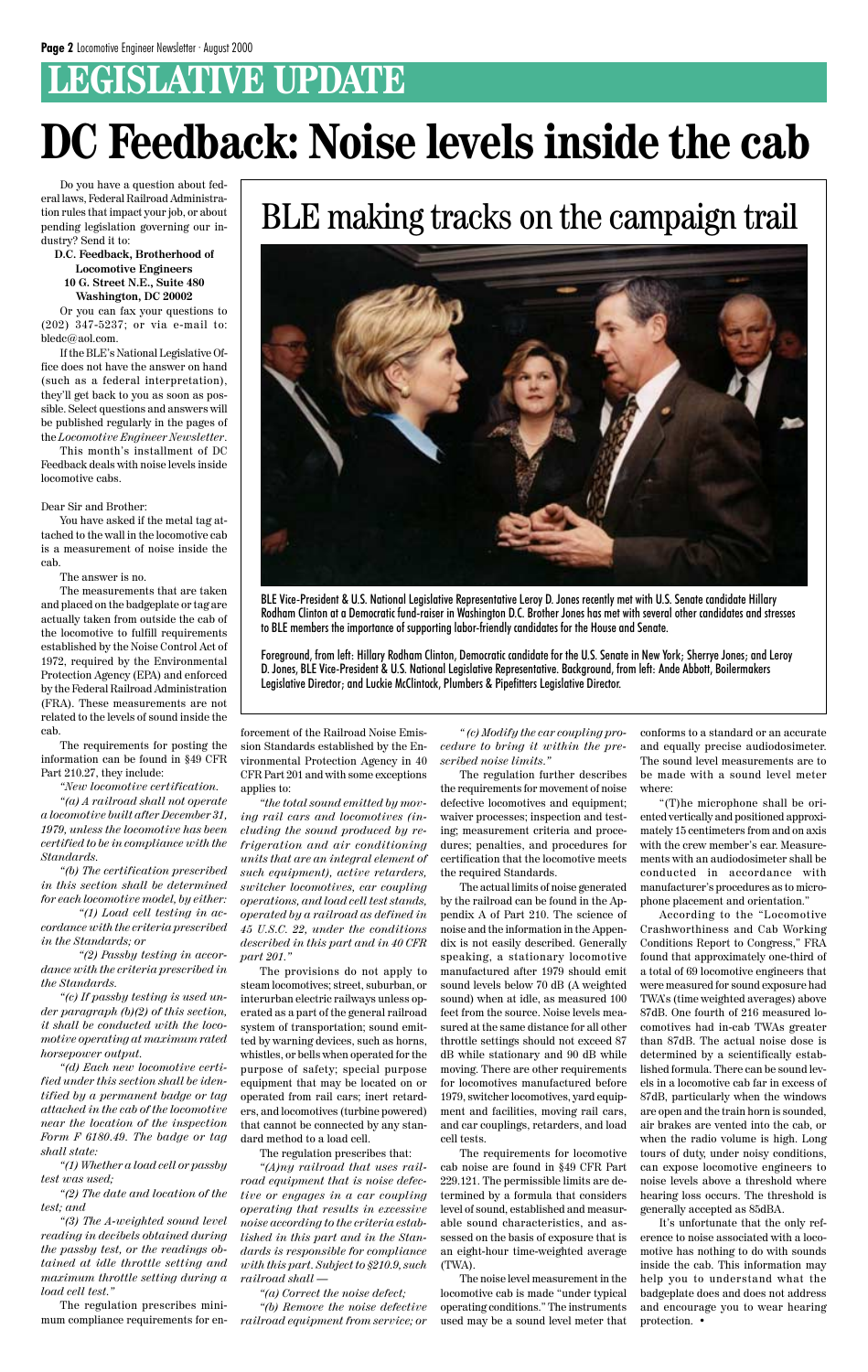### **BLE SENIOR REPORT**

### **Unemployment and sickness benefits under RRB**

A new benefit year under the Railroad Unemployment Insurance Act began July 1, 2000. Administered by the U.S. Railroad Retirement Board, this Act provides two kinds of benefits for qualified railroaders: unemployment benefits for those who become unemployed but are ready, willing and able to work; and sickness benefits for those who are unable to work because of sickness or injury. Sickness benefits are also payable to female rail workers for periods of time when they are not able to work because of pregnancy and childbirth.

The following questions and answers describe these benefits, their eligibility requirements, and how to claim them.

#### **1. What is the daily benefit rate payable in the new benefit year beginning July 1, 2000?**

Almost all employees will qualify for the new maximum daily benefit rate of \$48, which increased from \$46 under indexing provisions reflecting the growth in average national wages. Benefits are generally payable for days of unemployment or sickness in excess of four in biweekly claim periods, which yields \$480 for each two full weeks of unemployment or sickness. However, sickness benefits resulting from other than on-the-job injuries are subject to Tier I railroad retirement payroll taxes for the first six months after the employee last worked.

#### **2. What are the eligibility requirements for railroad unemployment and sickness benefits in the new benefit year?**

To qualify for normal railroad unemployment or sickness benefits, an employee must have had railroad earnings of at least \$2,425 in calendar year 1999, not counting more than \$970 for any month. Those who were first employed in the rail industry in 1999 must also have at least five months of creditable railroad service in 1999.

Under certain conditions, employees with 120 or more months of railroad service who do not qualify on the basis of their 1999 earnings may still be able to receive benefits in the new benefit year. Employees with 120 or more months of service who received normal benefits in the benefit year ending June 30, 2000, may be eligible for extended benefits, and employees with 120 or more months of service might qualify for accelerated benefits if they have rail earnings of at least \$2,512.50 in 2000, not counting earnings of more than \$1,005 a month.

**3. How long are these benefits payable?**

Normal unemployment or sickness benefits are each payable for up to 130 days (26 weeks) in a benefit year. The total amount of each kind of benefit which may be paid in the new benefit year cannot exceed the employee's railroad earnings in calendar year 1999, not counting earnings of more than \$1,253 per month.

If normal benefits are exhausted, extended benefits are payable for up to 65 days (13 consecutive weeks) to employees with 10 or more years of service.

**4. What is the waiting-period requirement for unemployment and sickness benefits?**

Benefits are normally paid for the number of days of unemployment or sickness over four in 14-day claim periods. However, during the first 14-day claim period in a benefit year, benefits are only payable for each day of unemployment or sickness in excess of seven which, in effect, provides a one-week waiting period. Separate waiting periods are required for unemployment and sickness benefits. However, only one seven-day waiting period is generally required during any period of continuing unemployment or sickness, even if that period continues into a subsequent benefit year.

Initial sickness claims must also begin with four consecutive days of sickness.

#### **5. Are there special waiting-period requirements if unemployment is due to a strike?**

If a worker is unemployed because of a strike conducted in accordance with the Railway Labor Act, benefits are payable for days of unemployment during 14-day claim periods after the first claim period, but no benefits are payable for days of unemployment during the first 14 days of the strike.

If a strike is in violation of the Railway Labor Act, unemployment benefits are not payable to employees participating in the strike. However, employees not among those participating in such an illegal strike, but who are unemployed on account of the strike, may receive benefits after the first two weeks of the strike.

While a benefit year waiting period cannot count toward a strike waiting period, the 14-day strike waiting period may count as the benefit year waiting period if a worker subsequently becomes unemployed for reasons other than a strike later in the benefit year.

#### **6. Can employees in train-andengine service receive unemployment benefits for days when they are standing by or laying over between scheduled runs?**

No, not if they are standing by or laying over between regularly assigned trips or they missed a turn in pool service.

#### **7. Can extra-board employees receive unemployment benefits between jobs?**

Yes, but only if the miles and/or hours they actually worked were less than the equivalent of normal full-time work in their class of service during the 14-day claim period. Entitlement to benefits would also depend on the employee's earnings.

#### **8. How would an employee's earnings in a claim period affect his or her eligibility for unemployment benefits?**

If a claimant's earnings for days worked, and/or days of vacation or paid leave, in a 14-day claim period are more than a certain indexed amount, no benefits are payable for any days of unemployment in that period. That claim, however, can be used to satisfy the waiting period. Earnings include pay from railroad and nonrailroad work, as well as parttime work and self-employment. Earnings also include pay that an employee would have earned except for a failure to mark up or report for duty on time, or because he or she missed a turn in pool service or was otherwise not ready or willing to work. For the benefit year that begins July 2000 the test amount is \$970, which corresponds to the base year monthly compensation amount used in determining eligibility for benefits in the new benefit year.

#### **9. How does a person claim unemployment benefits?**

In order to receive unemployment benefits, claimants must obtain an application from their labor organization, employer, local Railroad Retirement Board office or the Board's Web site at www.rrb.gov. The completed application should be mailed to the local Board office as soon as possible and, in any case, must be filed within 30 days of the date on which the claimant became unemployed or the first day for which

he or she wishes to claim benefits. Benefits may be lost if the application is filed late.

The local Board office reviews the completed application and notifies the claimant's current railroad employer, and baseyear employer if different. The employer has the opportunity to provide information about the benefit application.

After the Board office processes the application, biweekly claim forms are mailed to the claimant as long as he or she remains unemployed and eligible for benefits. Claim forms should be signed and mailed on or after the last day of the claim. The completed claims must be received by a Board office within 15 days of the end of the claim or the date the claim was mailed to the claimant, whichever is later.

Only one application need be filed during a benefit year even if a claimant becomes unemployed more than once. However, a claimant must, in such a case, request biweekly claim forms from a Board field office within 30 days of the first day for which he or she wants to resume claiming benefits.

#### **10 How does a person claim sickness benefits?**

An application for sickness benefits can be obtained from railroad labor organizations, railroad employers, any Board office or the Board's Web site. An application and a doctor's statement of sickness are required at the beginning of each period of continuing sickness for which benefits are claimed.

The Board suggests that employees keep an application on hand for use in claiming sickness benefits, and that family members know where the form is kept and how to use it. If an employee becomes unable to work because of sickness or injury, the employee should complete the application and take or send it to his or her doctor for completion of the statement of sickness. If the employee is too sick to complete the application, someone else may do so. In such cases, a family member should also complete the "Statement of Authority to Act for Employee," which accompanies the statement of sickness. After completion, the forms should be mailed to the Board's headquarters in Chicago by the seventh day of the illness or injury for which benefits are claimed. After the Board receives the application and statement of sickness and determines eligibility, biweekly claim forms are mailed to the claimant for completion and return to a Board field office for processing. The claim forms must be received at the Board within 30 days of the last day of the claim period, or within 30 days of the date the claim form was mailed to the claimant, whichever is later. Benefits may be lost if an application or claim is filed late.

**11. Is a claimant's employer notified each time a biweekly claim for unemployment or sickness benefits is filed?**

The Railroad Unemployment Insurance Act requires the Board to notify the claimant's base year employer each time a claim for benefits is filed, and to

give that employer an opportunity to submit information relevant to the claim before the Board makes an initial determination on the claim. In addition, the claimant's current employer is also notified. The Board must also notify the claimant's base-year employer each time benefits are paid to a claimant. The base-year employer may

appeal the decision to pay benefits. The appeal does not prevent the timely payment of benefits. However, a claimant may be required to repay benefits if the appeal is successful.

The Board also checks with other Federal agencies and all 50 States to detect fraudulent benefit

claims; and it checks with physicians to verify the accuracy of medical statements supporting sickness benefit claims.

#### **12. How long does it take to receive payment?**

Persons who file an application for benefits may expect to receive a claim form, or a decision on their application, within 15 days of the date they filed their application. When they file biweekly claims, they may expect to receive a payment, or a decision on a claim, within 15 days of the date a Board office receives the claim form. However, claims for some benefits may take longer to handle than others if they are more complex, or if a Board office has to get information from other people or organizations. If this happens, claimants may expect an explanation and an estimate of the time required to make a decision.

Claimants who think a Board office made the wrong decision about their benefits have the right to ask for review and to appeal. They will be notified of these rights each time an unfavorable decision is made on their claims.

#### **13. How are payments made?**

Railroad unemployment and sickness insurance benefits are paid by Direct Deposit. With Direct Deposit, benefit payments are made electronically to an employee's bank, savings and loan, credit union or other financial institution. New applicants for unemployment and sickness benefits will be asked to provide information needed for Direct Deposit enrollment. Waivers are available to individuals who determine that Direct Deposit would cause a hardship, and to individuals without bank accounts.

**14. How can claimants receive**



**more information on railroad unemployment or sickness benefits?**

Claimants with questions about unemployment or sickness benefits should contact the nearest Board office. Most Board offices are open to the public from 9:00 a.m. to 3:30 p.m., Monday through Friday. Claimants can find the address and phone number of the Board office serving their area, and also get information about their claims and benefit payments by calling the tollfree RRB Help Line at 1-800-808-0772. The RRB Help Line is an automated telephone service available 24 hours a day, 7 days a week. Callers to the RRB Help Line who want information about their unemployment or sickness claims and benefit payments need a Personal Identification Number (PIN), which is printed on the back of each claim form.

In addition, information on benefit requirements, customer service standards, field office locations, and other topics can be accessed through the Board's Web site. •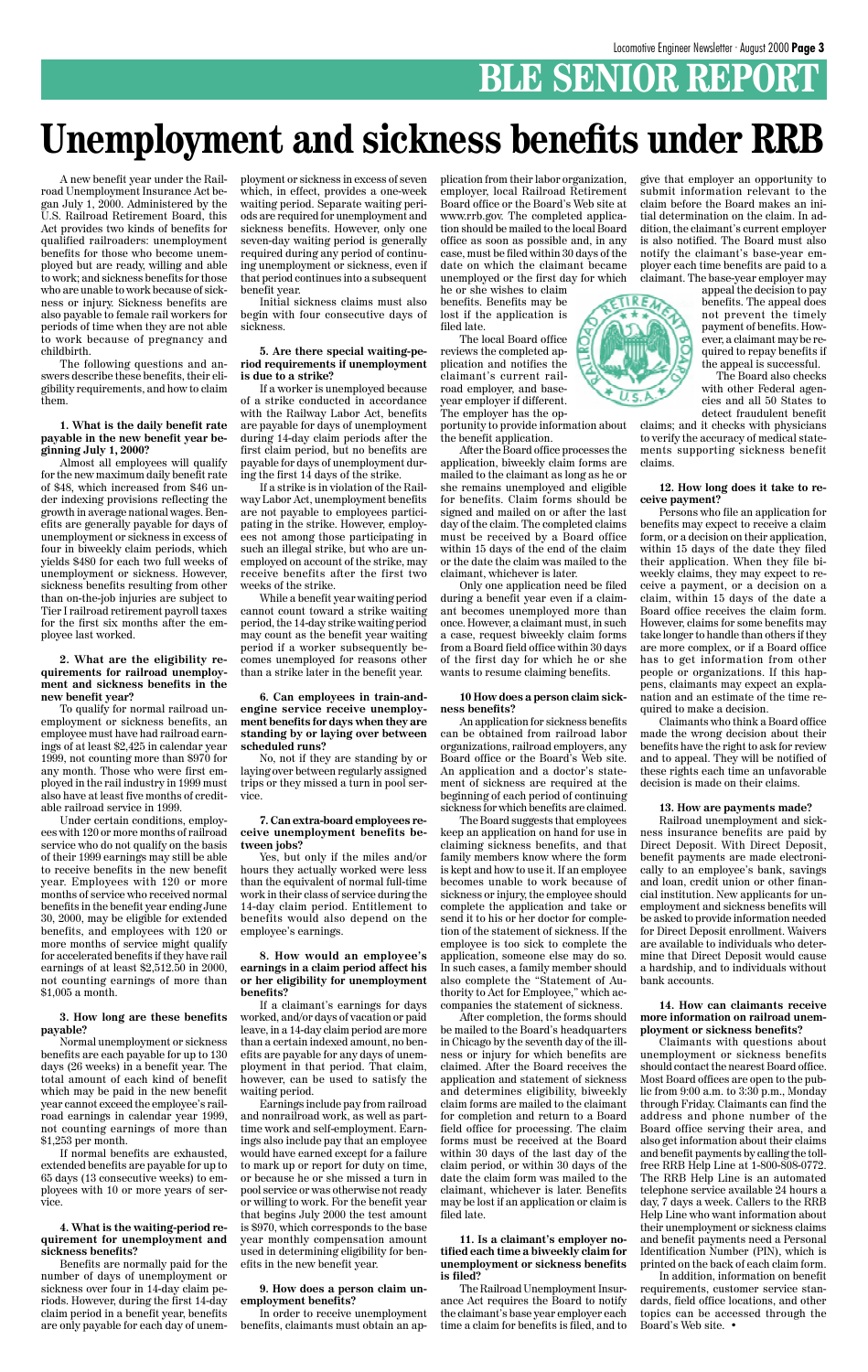### **EASTERN UNION MEETING ASSOCIATION**



### Nominations for division officers begin in September; election in December

As outlined in Section 7(a) of the BLE Constitution & Bylaws (page 64), nominations for division officers will be held at the first regular meeting in September.

The Secretary-Treasurer of each division will post a notice stating the date, time and location of the September meeting (the notice may also be mailed). A member may be nominated for office whether he/she is at the meeting or not, but he/she must be a member in good standing at the time of nomination.

The election of officers will be held at the first division meeting in December. Another notice will be posted stating the date, time and location of this meeting. At least 15 days before the meeting, the S-T will mail the printed ballot along with envelopes to each division member. After voting, the ballot can be mailed to the post office box for the division.

The ballots will be counted at the December division meeting.



International President Edward Dubroski. Eastern Union Meeting Association Chairman (and Amtrak General Chairman) Mark Kenny.



From left: Long Island Rail Road General Chairman Bob Evers; EUMA Arrangements Chairman and Division 421 Local Chairman Jack Murphy; Illinois State Legislative Board Chairman C. Edward Way; International Vice-President Ed Rodzwicz; Division 11 (New York City) Legislative Representative Mike Gannon; Division 127 (North White Plains, NY) Legislative Representative Fred Kelly; New Jersey Transit General Chairman Bob Vallochi; Division 74 (Harrisburg-Enola, Pa.) Local Chairman John Rupp; International President Ed Dubroski; and EUMA Secretary-Treasurer Gary Brink.



From left: Gen Dubroski, GIA Member-At-Large and wife of International President Dubroski, helps Pat Murphy with the raffle. Mrs. Murphy is wife of EUMA Arrangements Chairman Jack Murphy.

Front row, from left: Indiana Harbor Belt General Chairman Ron Pasquarella; International Vice-President Richard K. Radek; BLE Division 96 (Chicago) Vice-Local Chairman Dave Hilligoss; and Division 404 (Chicago) President Doug Morgan.

Back row, from left: Division 404 Alternate Legislative RepresentativeRex Hauser; Division 404 Legislative Representative Tom Horvath; Illinois State Legislative Board Chairman Ed Way; and Division 404 (Chicago) Local Chairman Paul Fessenbecker.

### Members can make early bird reservations for 2001 conventions

Formal announcements have already been issued for two of next year's BLE regional meetings.

The 74th annual Southeastern Meeting Association's convention will be held in Pine Mountain, Ga., at Callaway Gardens, from June 24-28, 2001.

Chairman W.J. Spriggs Jr. and members of BLE Division 779 (Manchester, Ga.) are hosting the event. For more details, members can contact Brother Spriggs at: (706) 989- 0064.

In addition, the 61st annual International Western Convention will be May 30-June 2 in Denver, Colo.

Chairman Skip Colyer encourages

all BLE members to head West for the "Mile High" convention, which will be held at the Hyatt-Regency Tech Center.

Members can make reservations now by calling (800) 233-1234, but make sure to ask for the BLE room rate. Discount rates of \$105 per night are guaranteed three days before and after the convention, but reservations must be made before May 6, 2001.



Tentative plans include a golf tournament, tours of the Denver Mint, Denver Botanical Gardens, and a barbeque at the Colorado Railroad Museum.

Members with questions can contact Brother Colyer via telephone at (970) 224-9716; or via fax at (970) 223- 5794. •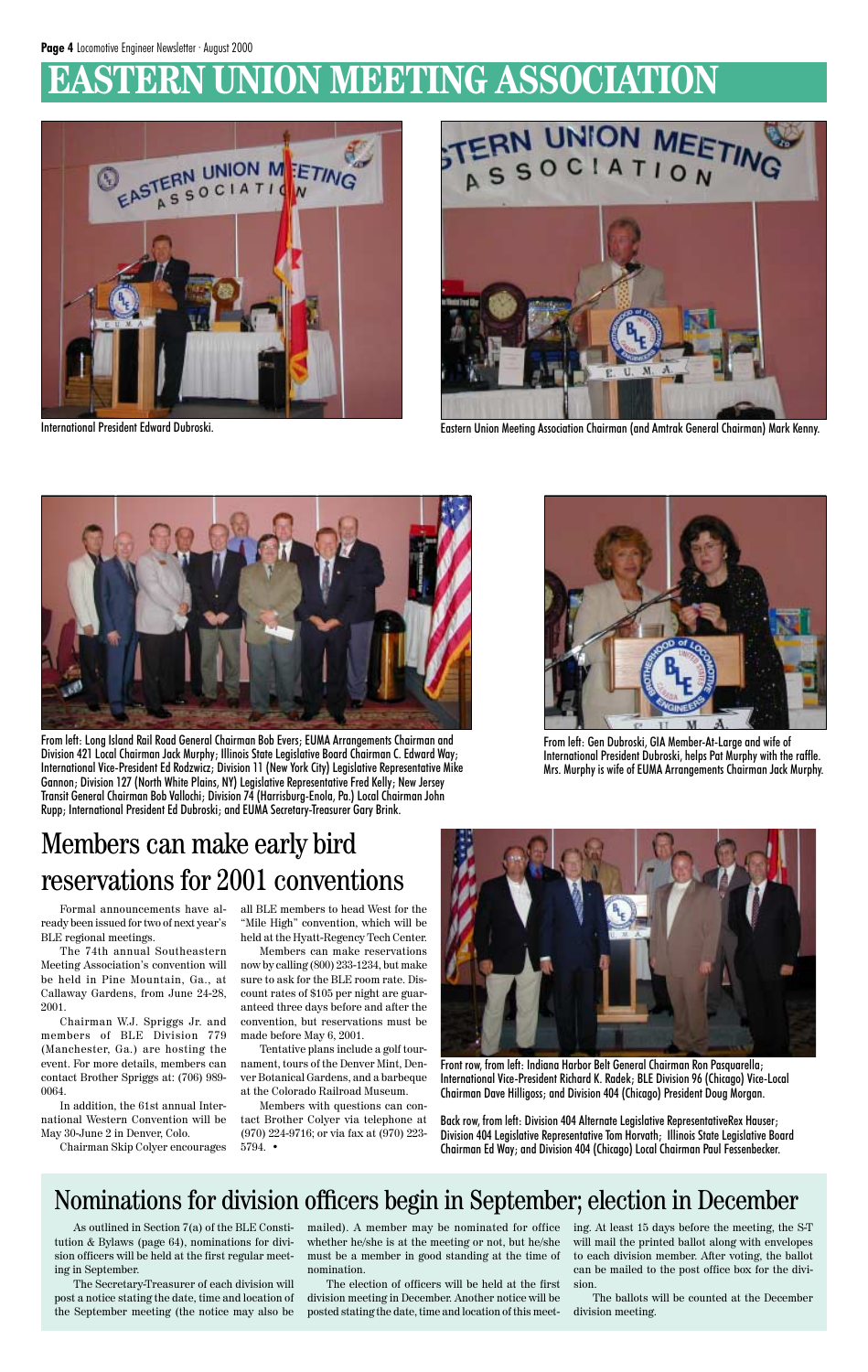### **BLE NEWS**

Members of the BLE Montana State Legislative Board after their quadrennial meeting in July. Lower row, from left: Randy Smith, Division 262 (Missoula); Craig Gilchrist, Division 298 (Glasgow); Bill Wilson, Division 504 (Great Falls); D.C. Wetsch, Division 195 (Forsyth); and C J. Erhardt, Division 180 (Glendive).

Upper row, from left: Steve Manaras, Division 392 (Havre); Paul Slater, Division 232 (Laurel); and Dave Torgerson, Division 499 (Whitefish).

• Dave Torgerson (Division 499), Alternate Secretary-Treasurer.

BLE's Montana State Legislative Board new business including consideration held their quadrennial meeting from June 21-22 in Billings, Mont. The Board considered a number of matters and elected officers for fouryear terms. Elected at the meeting were:

• Craig Gilchrist (Division 298), Chairman;

• Paul Slater (Division 232), Vice Chairman;

• D.C. Wetsch (Division 195), Secretary-Treasurer; and

The BLE convention immediately preceded the Montana state AFL-CIO convention which the BLE members also attended.

"The meeting was very productive, with all members contributing to the work and the agenda before the Board," said Chairman Gilchrist.

"We combined several educational

Delegates and members of the programs along with matters of old and of a number of resolutions and the endorsement by the Board of political candidates in the current election cycle. This made for a well rounded and a very useful meeting." "The participation by our BLE members in the state AFL-CIO convention was time well spent, they had an opportunity to meet other people in the trade union movement," Brother Gilchrist continued. "In this way, others can come to know the problems that face rail workers and it helps create broader solidarity in the labor movement." The steam locomotive in the photo to the left, Northern Pacific No. 1031, is now on permanent display at the Yellowstone County Museum in Billings, Mont.

Seated, from left: M.D. Whitechurch (Div. 24); S.D. Ritter (Div. 114); W.M. Carlton, III (Div. 914); First Vice-President Jim McCoy; J.R. Koonce (General Chairman); International President Edward Dubroski; E.L. Hayden (retired VP); Karen Brasfield (Secretary to GC); J.M. Hunt Sr. (Div. 762); and R.F. Smithson (Div. 508). Middle row, from left: R.E. Widdon (Div. 552); J.D. Wright (Div. 315); A.G. Rapp (Div. 602); R.W. Marshall Jr. (Div. 10); J.A. Whitacker (Div. 23); W.J. Leith (Div. 131); A.L. Tinney (Div. 152); B.C. Jourdan (Div. 593); B.B. Harry Jr. (Div. 450); C.E. Way (BLE Illinois State Legislative Chairman); and O.L. Smith (Div. 827). Back row, from left: A.L. Irby (Div. 203); J.L. Dickerson (Div. 196); J.W. Jackson (Div. 109); R.P. King (Div. 118); C.W. Lynch (Div. 8); G.N. Lamb (Div. 225); J.R. Wood (Div. 99); R.D. Johns (Div. 577); A.R. Aycock (Div. 326); and M.W. Walters (Div. 512).

> It is a hand-fired switcher locomotive that saw service in Glendive, Mont., where BLE Division 180 is located. •

### Gilchrist, Slater, Wetsch and Torgerson to head Montana Legislative Board



The Illinois Central General Committee of Adjustment held its Quadrennial meeting on April 3-4 at the Grand Casino Terrace Hotel in Robinsonville, Miss. General Chairman Koonce reports that International President Edward Dubroski, First Vice-President Jim McCoy and Vice-President Richard K. Radek addressed the delegates.

BLE General Chairman M.A. "Marv" Mitchell died suddenly of a heart attack on Friday, August 4, in Elk Grove, Calif.

Brother Mitchell, 53, was recently re-elected General Chairman of the Union Pacific Western Region. A BLE members since 1974, he belonged to Division 800 (Portola, Calif.).

A memorial service was held on Wednesday, August 9, in Stockton, Calif. He is survived by two daughters.

Family and friends request that in lieu of flowers, donations be made to the American Heart Association, Stockton Chapter; or Guide Dogs for the Blind, P.O. Box 151200, San Rafael, CA, 94915-1200; or to a

charity that is meaningful to the donor.

"We are deeply saddened by the unexpected passing of Brother Mitchell," said BLE President Edward Dubroski. "Marv provided many years of dedicated

Brother Mitchell will be remembered as one of several key witnesses in hearings before the National Mediation Board in July of 1999. His testimony helped the BLE protect the crafts of locomotive engineer and conductor from extinction.

More recently, Brother Mitchell was appointed by BLE International President Edward Dubroski to serve on a joint committee to explore closer ties between the BLE and the Transport Workers Union (TWU), the Brotherhood of Maintenance of Way Employes (BMWE) and the American Train Dispatchers (ATDD).

### ID officers address Illinois Central General Committee meeting



service to our Brotherhood. He will be missed." Brother Mitchell

Tim Donnigan of BLE Division 228 (Pocatello, ID), who was elected First Vice-Chairman of the UP Western Region General Committee in June, succeeds Mitchell as General Chairman. Jim Dayton has been elevated to the position of First Vice Chairman.

"The integrity and style he brought with him in everything he did for the BLE are attributes few men possess," said Donnigan, who knew Mitchell for 15 years. "I can only hope that our memory of him will inspire us and set an example of how we should act towards others as well as raise the caliber of our work." •

### **General Chairman Marv Mitchell dies of heart attack**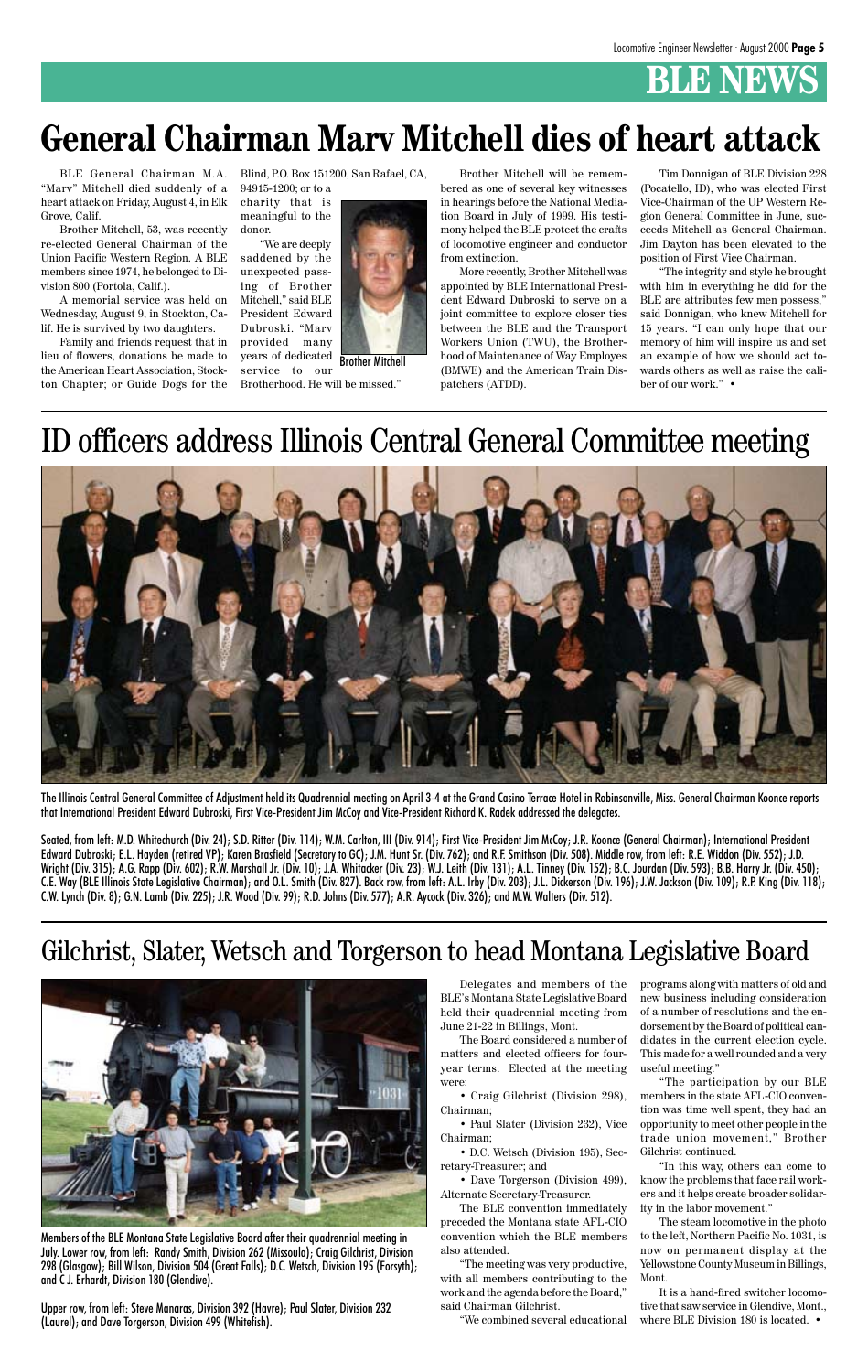### **BLE NEWS**

President; Richard Trumka, AFL-CIO Secretary-Treasurer; James Hoffa, Teamsters President and Chairman of the Convention Host Committee; Sonny Hall, TTD President; Tom Daschle (D-SD), Senate Minority Leader; Rep. Don Young (R-AK); Richard Gephardt (D-MO), House Minority Leader; Rodney Slater, Secretary of Transportation; and Rep. James Oberstar (D-

MN), recipient of the TTD's "10th Anniversary Congressional Award."

The theme of the convention, "A Bold Voice — A Decade of Action," reflects transportation labor's strong reach into the American economy and marks the TTD's 10th year of service.

Through the TTD, the transportation arm of the 13 million member AFL-CIO, working families represented by the department's 30 member unions have a strong, national voice in Washington. •

### TTD Convention Continued from Page 1



From left: CSX General Chairman Tony Smith; International President Edward Dubroski; Texas State Legislative Board Raymond Holmes (background); Union Pacific General Chairman Lee Pruitt; and California State Legislative Board Tim Smith.



Left row, front to back: Ohio State Legislative Board Chairman Bill O'Brien; Kentucky State Legislative Board Chairman Tommy Mayne; UP General Chairman Lee Pruitt; West Virginia State Legislative Board Chairman Darrell Blake; and Wisconsin State Legislative Board Chairman Keith Luebke.

Middle row, front to back: International President Ed Dubroski; California State Legislative Board Chairman Tim Smith; Montana State Legislative Board Chairman Craig Gilchrist; and CSX General Chairman Tony Smith.

Right row, front to back: BNSF General Chairman Merle Geiger; Grand Trunk Western General Chairman John Karakian; Texas State Legislative Board Chairman Raymond Holmes; and Long Island Rail Road General Chairman Bob Evers.



Secretary of Transportation Rodney Slater, center, meets with International President Ed Dubroski, left, and BLE Vice-President & U.S. National Legislative Representative Leroy D. Jones, right.



From left: TTD Chairman Sonny Hall, who is also President of the Transport Workers Union of America; BLE President Dubroski; and LIRR General Chairman Evers.



President Dubroski addressing TTD delegates.



Members of the BLE delegation meet with Deputy Secretary of Transportation Mort Downey, center, white beard. From left: GTW General Chairman John Karakian; CSX General Chairman Smith; UP General Chairman Pruitt; Mort Downey; BNSF General Chairman Geiger; International President Dubroski; LIRR General Chairman Evers; and Vice-President Jones.

# **BLE delegation attends TTD convention**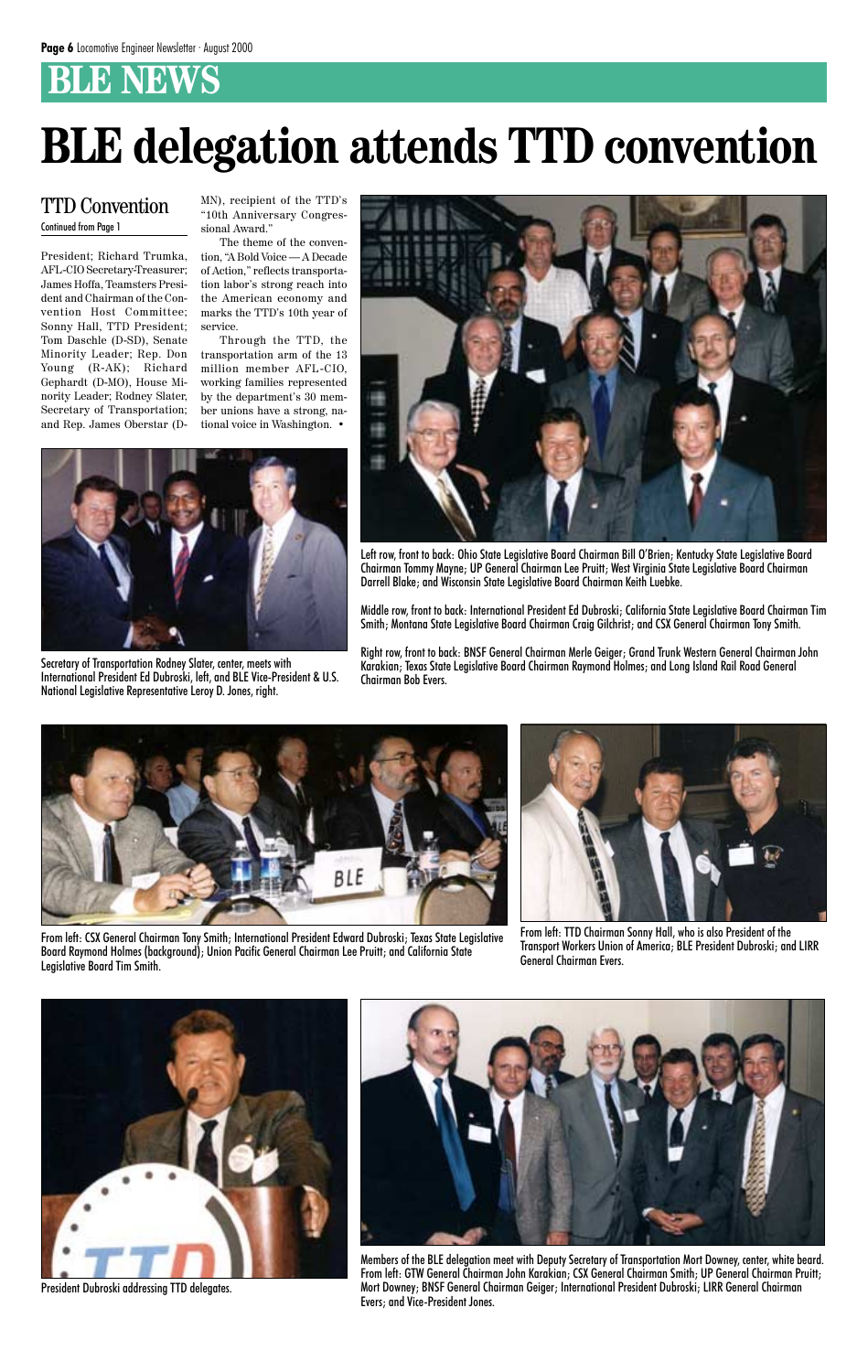### **BLE NEWS**

Membership in the Brotherhood of Locomotive Engineers is growing to numbers not seen in decades as North America's oldest railroad labor union welcomes a new and diversified membership.

In the past year, the BLE has initiated nearly 3,500 new members — an average of 290 per month — to bring overall membership to more than 59,500. This unprecedented growth streak is due in large part to the BLE's active recruitment of conductors and trainmen.

Members of two newly chartered divisions — Division 218 (Laredo, Texas) and Division 244 (Laredo, Texas) — are the pioneering Brothers and Sisters who have blazed a trail for other trainmen to follow.

Division 218 represents a first in BLE history — it is a BLE division chartered exclusively to trainmen. Division 244 (from the Texas-Mexican Railway) is also unique in that it gives the BLE a train & engine service employee presence for the first time in history.

#### **Division 218 — Union Pacific**

"We worked long and hard at this and we are extremely proud to be the first-ever BLE Trainmen's Division," said Shane Lewis, local chairman of Division 218 (Union Pacific).

The recruitment of trainmen members can be traced to Jan. 12, 1998, when the United Transportation Union filed an application with the National Mediation Board to eliminate all operating craft lines. BLE members certainly remember their fight to protect the craft of locomotive engineer, but there was also a rebellion among UTU

members to save the other operating crafts threatened by UTU's application to the NMB.

Hundreds, if not thousands, of UTU members became disillusioned with the path of destruction UTU leaders had taken. Many, like the Brothers and Sisters who eventually formed Division 218 in Laredo, turned to the BLE for relief.

"We do not agree with many of the UTU's recent actions," Lewis said. "We could not continue to support an organization that has lost touch with its membership."

The final straw came on March 15, 2000, when the UTU dropped out of the AFL-CIO. "This could not have happened without the hard work and devotion of so many people," Lewis said. "There are a few people that I'd like to personally thank, the first being Mr. Gus Meza. He has shared his many years of experience and helped guide all of us along the way. We must give thanks to Mr. Joe Martinez for always giving selflessly when a need surfaced."

Brother Meza is now president of Division 218 while Brother Martinez is the vice-president. In addition, John Witt is the Secretary/Treasurer, Dionicio Cruz the Legislative Representative, Jeffrey S. Akeroyd and Carlos G. Gonzalez are the Vice Local Chairmen, and Enrique Rendon is the Assistance Secretary-Treasurer.

"I am proud to recognize all new trainmen members and welcome them to the Brotherhood of Locomotive Engineers," said BLE International President Edward Dubroski.

As a symbol of the BLE's commitment to trainmen, Brother Lewis has been elected vice-general chairman of the UP-Western Region General Committee of Adjustment. The GCofA bylaws expressly state this position is responsible for handling trainmen issues.

"This shows how our organization is taking (these issues) seriously and is creating a structure to address trainmen needs," Lewis said.

#### **Division 244 — Tex Mex Railway**

The BLE also welcomes the members of newly chartered Division 244 from the Tex Mex Railway. These brothers give the BLE a diversified membership as they represent the first "train and engine service employees" to belong to the BLE.

This combined-craft status was forced on the Tex Mex brothers by the National Mediation Board, at the request of the United Transportation Union. UTU requested the NMB issue such a ruling in an effort to thwart a BLE-sponsored representation election for the engineer's craft on the Tex Mex. Early estimates were that the BLE would win the election, and the combined craft issue was a last-ditch effort by the UTU to undermine the likely BLE victory.

Workers on the Tex Mex voiced their displeasure with the combined craft issue in a certified letter to UTU President Charles Little. "Your position that the lines of distinction between the craft of locomotive engineer and con-



From left: Elijah Graham of Division 22 (El Paso); Shane Lewis of Division 218 (Laredo); and President Edward Dubroski.

ductor have become blurred to the point of extinction is totally without merit on the Tex Mex," the workers wrote.

Upon making the "train and engine service employee" classification an official craft, the NMB quashed the BLE's representation election attempt and suspended all such elections for a period of two years.

Disgruntled with UTU leadership, 22 Tex Mex workers submitted applications to the BLE and formed Division 244. These brothers were granted a charter and will represent their own General Committee of Adjustment as well. George Leyendecker will serve and General Chairman and Local Chairman.

Brother J.J. Vara is president, Arnold Salinas is Secretary-Treasurer, Rick Castilleja is Legislative Representative, and Terry Gill is the Vice Local Chairman.

#### **Welcome, Brothers**

"The hardships these new brothers suffered in their efforts to join the BLE will make our organization stronger," said President Dubroski. "Not only do they provide us with added strength in numbers, they give us an added strength of character.

"I believe I speak for all BLE members when I say their courage and determination is something to be admired. I am proud to welcome them to the BLE and to call them Brother." •





Members of BLE Division 218 (Laredo) pictured here are Charley Gonzalez, vice-local chairman; Donny Cruz, legislative representative; Bear Bennett; Raul Abrego; Shane Lewis, local chairman & UP vice-general chairman; and Wicho Gonzalez.



More members of Division 218 (Laredo) at a recent meeting are, foreground: Donny Cruz, legislative representative; Charley Gonzalez, vice-local chairman; Raul Abrego; Wicho Gonzalez; and "General" Piendon. Pictured in the background is: Joe Cascio, vice-local chairman of BLE Division 307 (San Antonio); John Witt, secretary-treasurer of Division 218; Rene Gonzalez; Nate Eglesias; and Joe Martinez.

Members and officers of BLE Division 244 (Tex Mex) proudly display their new charter with representatives of the BLE International Division who helped organize the Tex Mex property.

Seated, from left: ID Special Representative Tommy Miller; Division 244 Member Hector Tijerina; and Division 244 Member Danny Gustamante.

Standing, from left: Tex Mex General Chairman George Leyendecker; International Vice-President William C. Walpert; Division 244 President J.J. Vara; International Vice-President Ed Rodzwicz; and Division 244 Member Arnold Salinas.

A telephone call to the BLE International by General Chairman Leyendecker was the first step in the process that led the Tex Mex workers into BLE membership.

# **BLE welcomes new members**